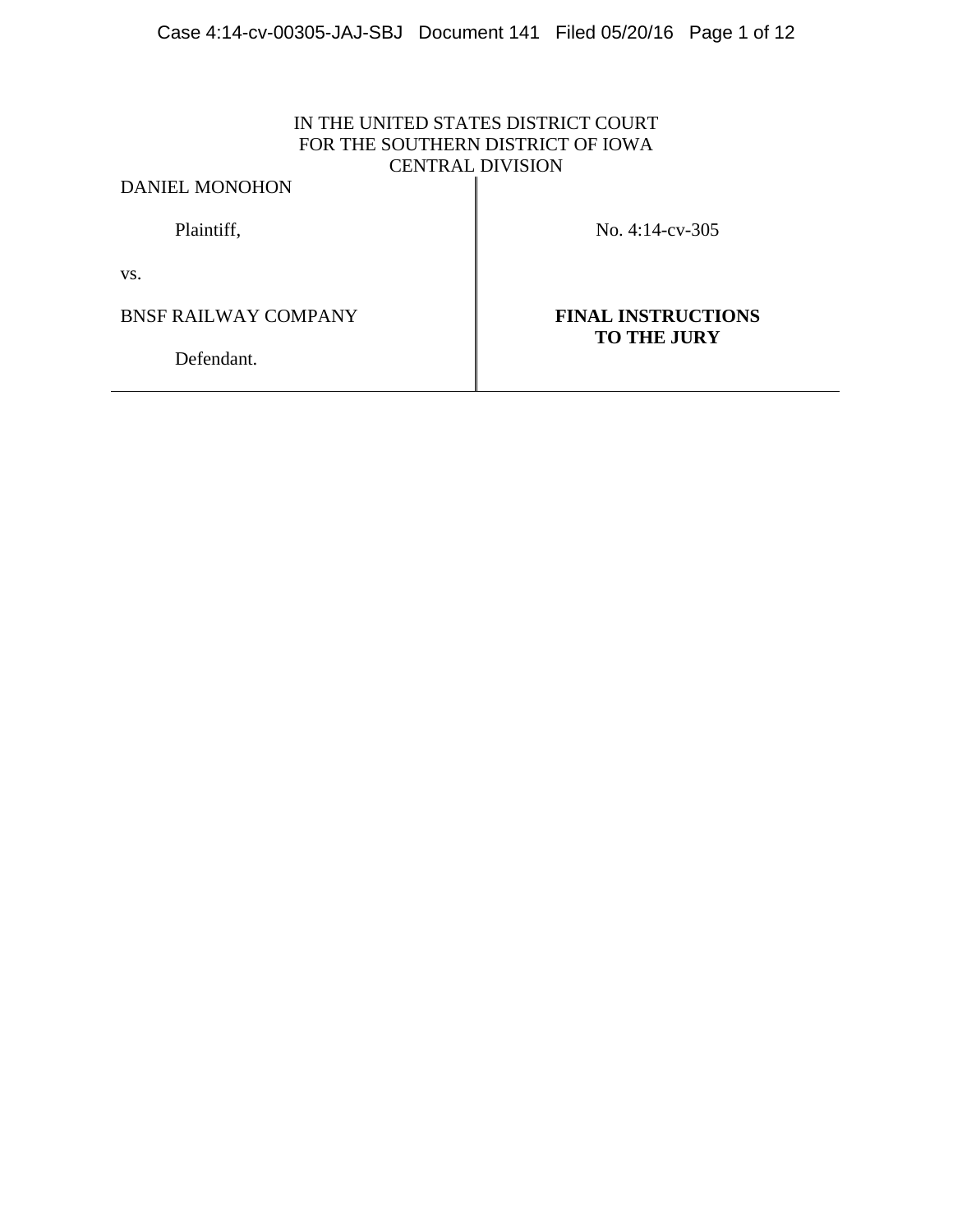### **INTRODUCTION/DUTIES**

 Members of the jury, the instructions I gave at the beginning of the trial and during the trial are still in effect. Now I am going to give you some additional instructions. You have to follow all of my instructions — the ones I gave you earlier, as well as those I give you now. Do not single out some instructions and ignore others, because they are all important. This is true even though I am not going to repeat some of the instructions I gave you at the beginning of and during the trial.

 It is your duty as jurors to follow the law as stated in the instructions of the Court, and to apply the rules of law so given to the facts as you find them from the evidence.

 Counsel will quite properly refer to some of the governing rules of law in their arguments. If, however, any difference appears to you between the law as stated by counsel and that stated by the Court in these instructions, you of course are to be governed by the instructions.

 You are not to judge the wisdom of any rule of law stated by the Court. Regardless of any opinion you may have as to what the law ought to be, it would be a violation of your sworn duty to base a verdict upon any other view of the law than that given in the instructions of the Court; just as it would be a violation of your sworn duty, as judges of the facts, to base a verdict upon anything but the evidence in the case.

 Justice through trial by jury must always depend upon the willingness of each individual juror to seek the truth as to the facts from the same evidence presented to all the jurors, and to arrive at a verdict by applying the same rules of law, as given in the instructions of the Court.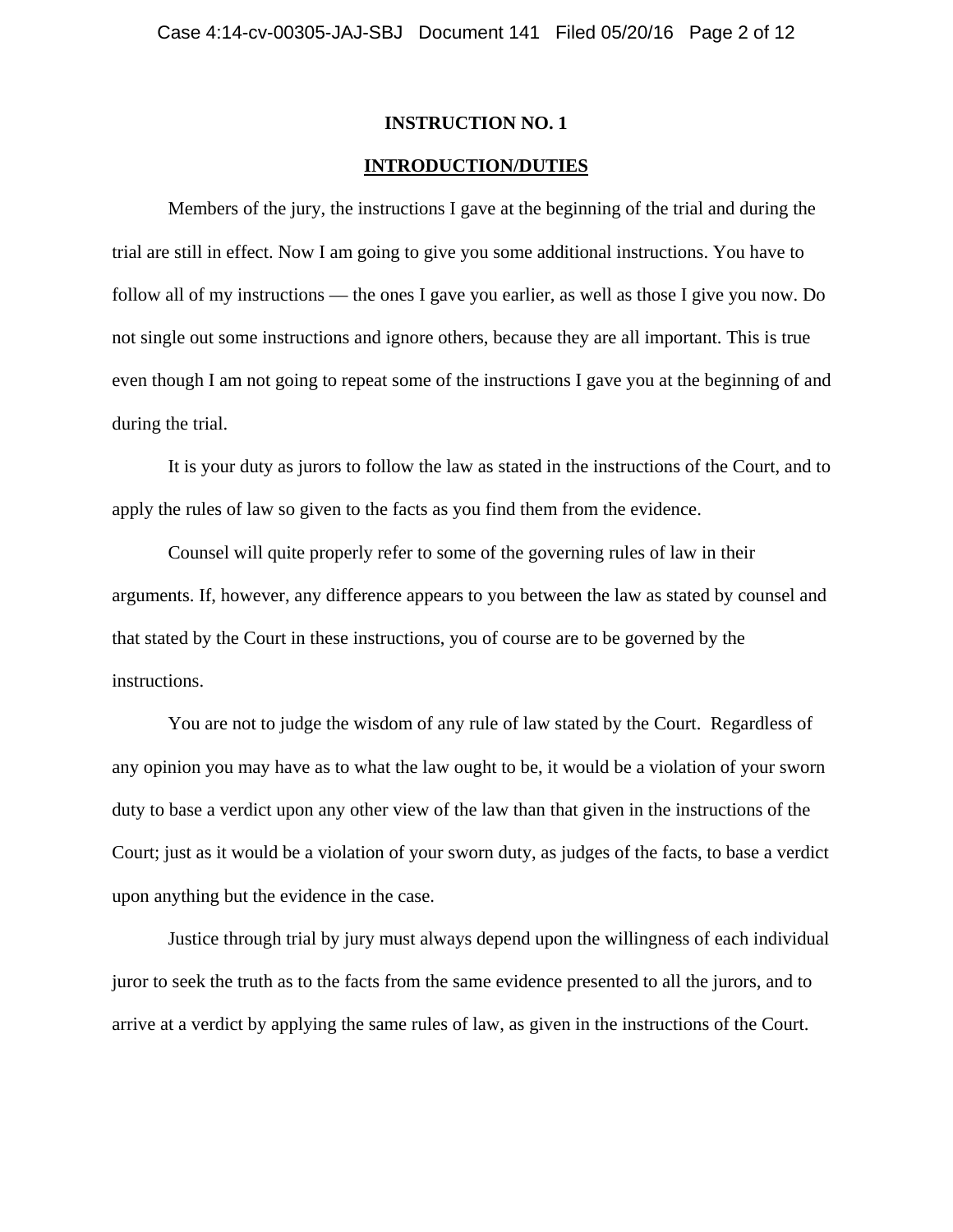# Case 4:14-cv-00305-JAJ-SBJ Document 141 Filed 05/20/16 Page 3 of 12

 This case should be considered and decided by you as an action between persons of equal standing in the community, of equal worth, and holding the same or similar stations of life. A corporation is entitled to the same fair trial as a private individual. All persons, including corporations, and other organizations, stand equal before the law, and are to be dealt with as equals in a court of justice.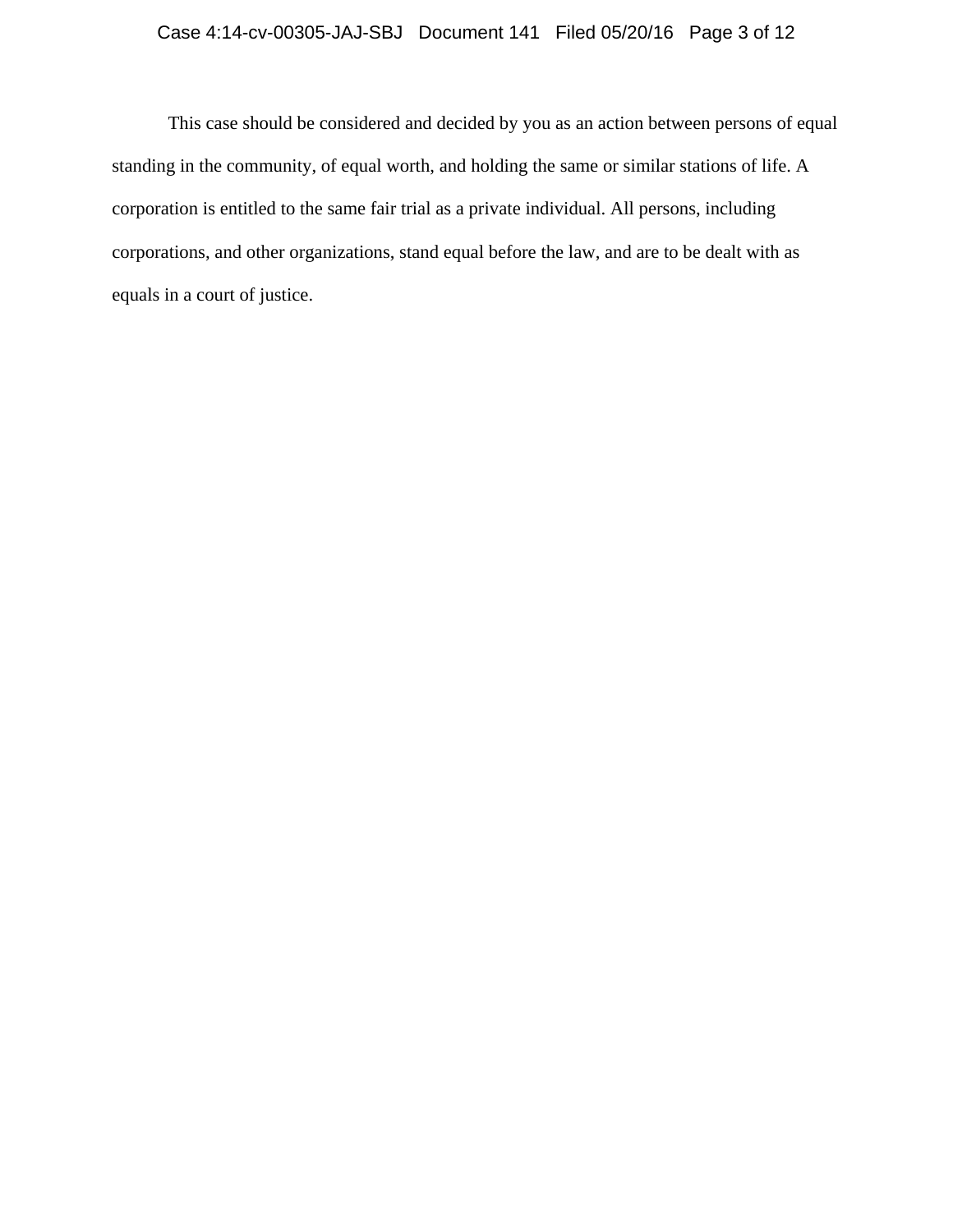### **CREDIBILITY**

In deciding what the facts are, you may have to decide what testimony you believe and what testimony you do not believe. You may believe all of what a witness said, or only part of it, or none of it.

You may consider a witness's intelligence; the opportunity the witness had to see or hear the things testified about; a witness's memory, knowledge, education, and experience; any reasons a witness might have for testifying a certain way, how a witness acted while testifying, whether a witness said something different at another time, whether a witness's testimony sounded reasonable, and whether or to what extent a witness's testimony is consistent with other evidence you believe.

In deciding whether to believe a witness, remember that people sometimes hear or see things differently and sometimes forget things. You will have to decide whether a contradiction is an innocent misrecollection, or a lapse of memory, or an intentional falsehood; that may depend on whether it has to do with an important fact or only a small detail.

 You have heard testimony from a person described as an expert. Persons who, by knowledge, skill, training, education or experience, have become expert in some field may state their opinions on matters in that field and may also state the reasons for their opinion. Expert testimony should be considered just like any other testimony. You may accept or reject it, and give it as much weight as you think it deserves, considering the witness's education and experience, the soundness of the reasons given for the opinion, the acceptability of the methods used, and all the other evidence in the case.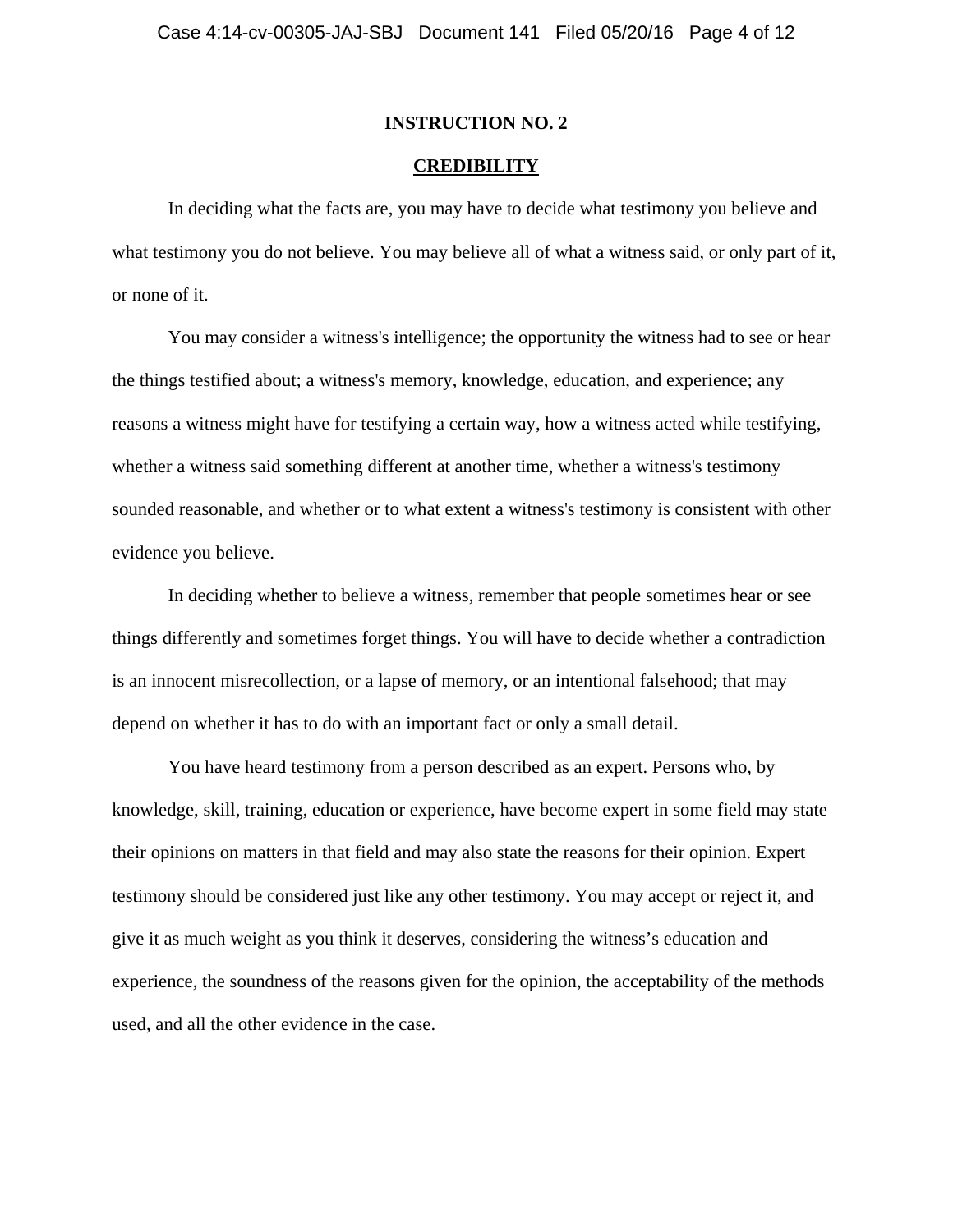# **BURDEN OF PROOF**

 The plaintiff's claim must be proven by the greater weight of the evidence. A fact has been proven by the greater weight of the evidence if you find that it is more likely true than not true.

You probably have heard the phrase "proof beyond a reasonable doubt." That is a stricter standard than both the "greater weight of the evidence" standard and the "clear and convincing evidence" standard. The "proof beyond a reasonable doubt" standard applies in criminal cases, but not in this civil case; so put it out of your mind.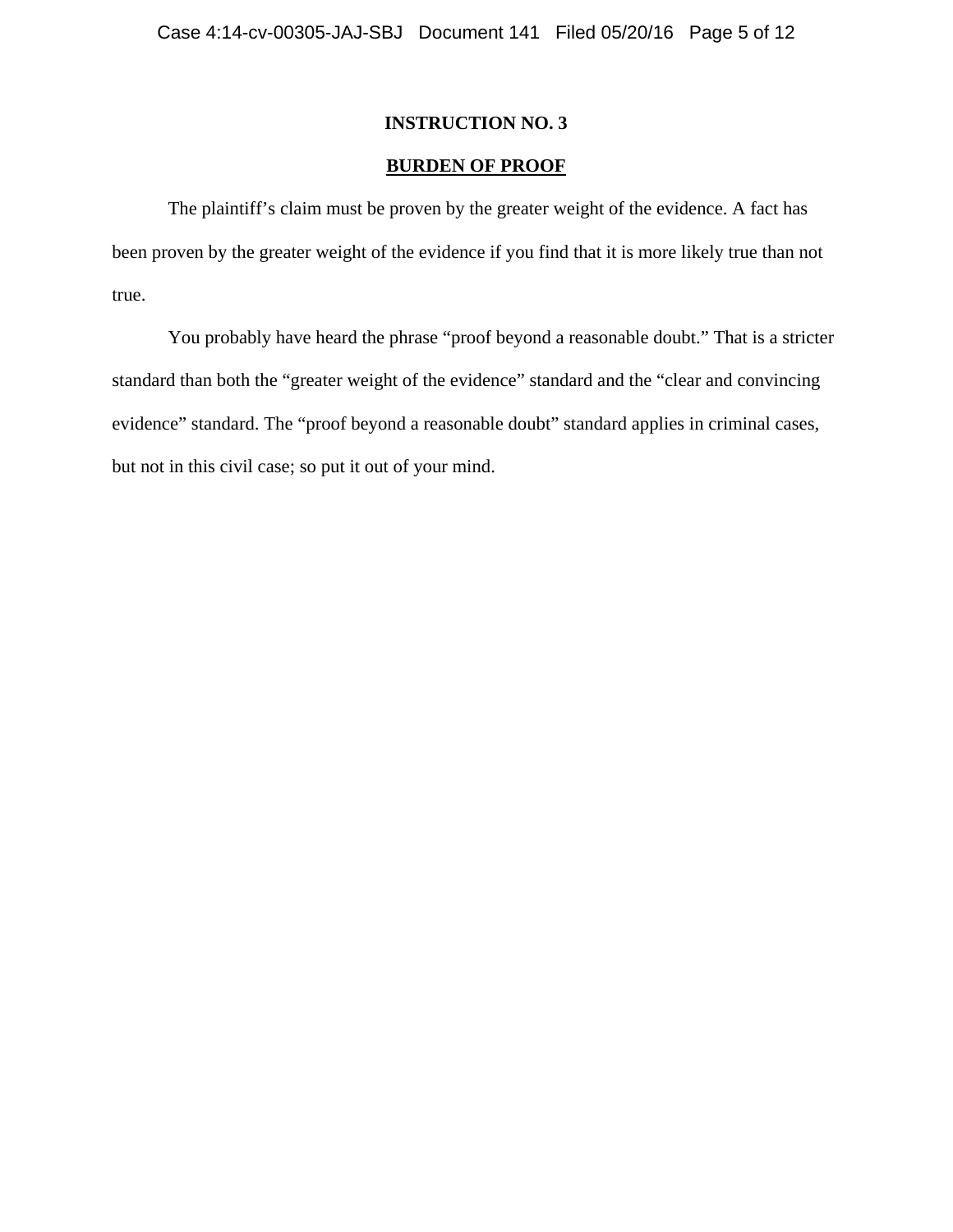### **ELEMENTS OF THE CLAIM**

 Your verdict must be for the plaintiff and against the defendant on the plaintiff's claim if all of the following elements have been proved by the greater weight of the evidence:

 First, that in September, 2012, the plaintiff reported, in good faith, a hazardous safety condition;

Second, that the defendant knew the plaintiff made the report;

Third, that the defendant terminated the plaintiff's employment; and

 Fourth, that the defendant terminated the plaintiff's employment in whole or in part because of the plaintiff's report.

 The plaintiff reported a hazardous safety condition in good faith if, at the time he made the report, he genuinely believed he was reporting a hazardous safety condition.

 I have referred to the requirement that the plaintiff prove that the "defendant" knew or did certain things. The reference to "defendant" does not mean anyone who works for the BNSF Railway Company. In this case, the defendant is responsible for the acts of an employee who made the decision to terminate the plaintiff's employment. It is also responsible for those whose input affected the decision. It is not responsible for those who contributed information that did not influence the decision.

 The defendant terminated the plaintiff's employment "in whole or in part" because of the plaintiff's report if the report, alone or in connection with other factors, tended to affect in any way the decision to terminate the plaintiff's employment. Mere closeness in time between the report and the termination does not, by itself, establish that the defendant terminated the plaintiff's employment "in whole or in part" because of the plaintiff's report. You may, but are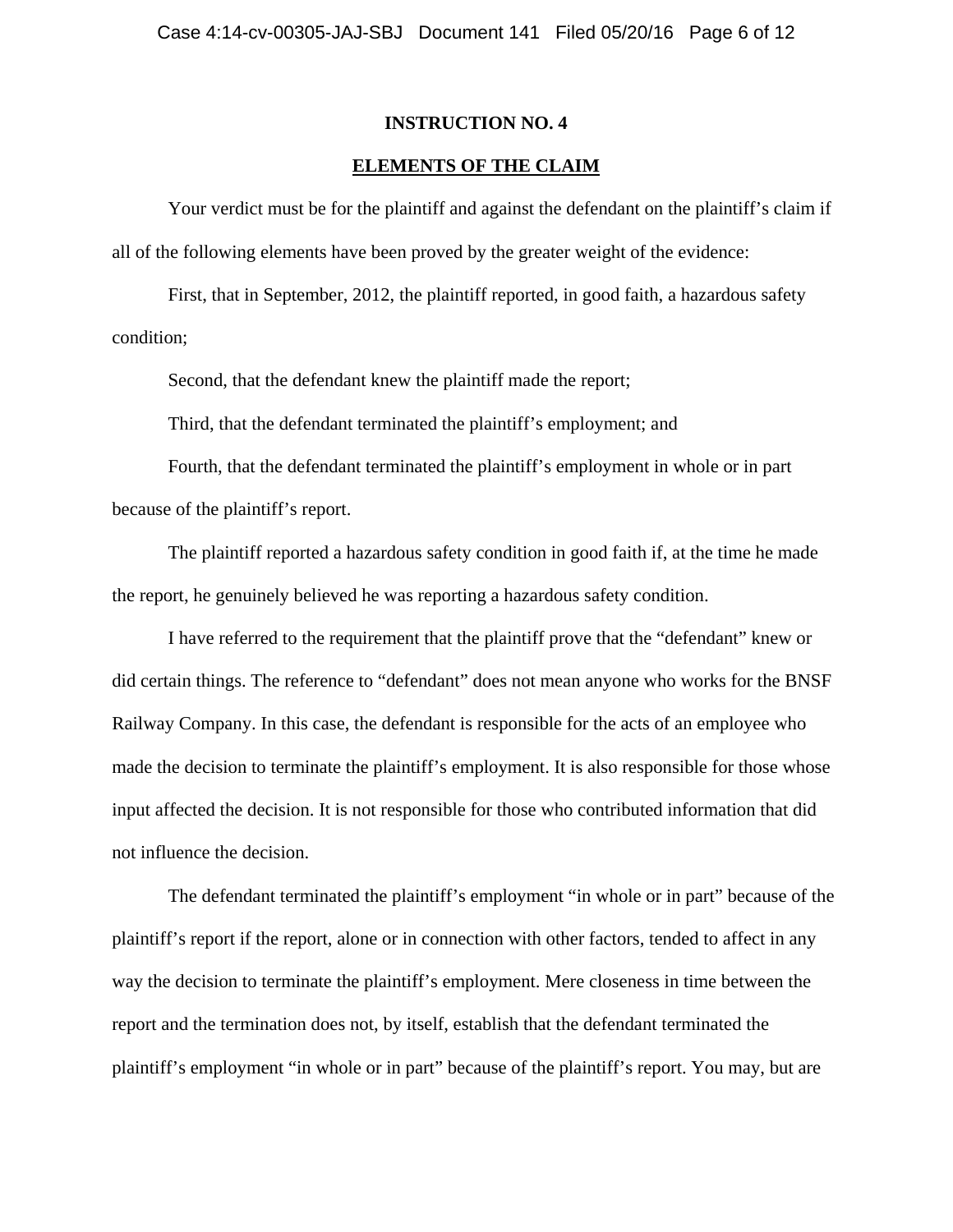#### Case 4:14-cv-00305-JAJ-SBJ Document 141 Filed 05/20/16 Page 7 of 12

not required to, find that the defendant terminated the plaintiff's employment in whole or in part because of the plaintiff's report if it has been proved that the defendant's stated reason for terminating the plaintiff's employment is a pretext to hide retaliation. The burden remains with the plaintiff to prove intentional retaliation by the defendant.

If any of the above elements has not been proved, or if the defendant is entitled to a verdict under Instruction Number 5, your verdict must be for the defendant and you need not proceed further in considering this claim.

You may not return a verdict for the plaintiff just because you might disagree with the defendant's decision or believe it to be harsh or unreasonable. We do not sit to decide whether the termination was a good idea or bad idea or as an appeal from that decision. This case is heard in federal court only because of the plaintiff's claim that his employment was terminated in retaliation for reporting, in good faith, a hazardous safety condition.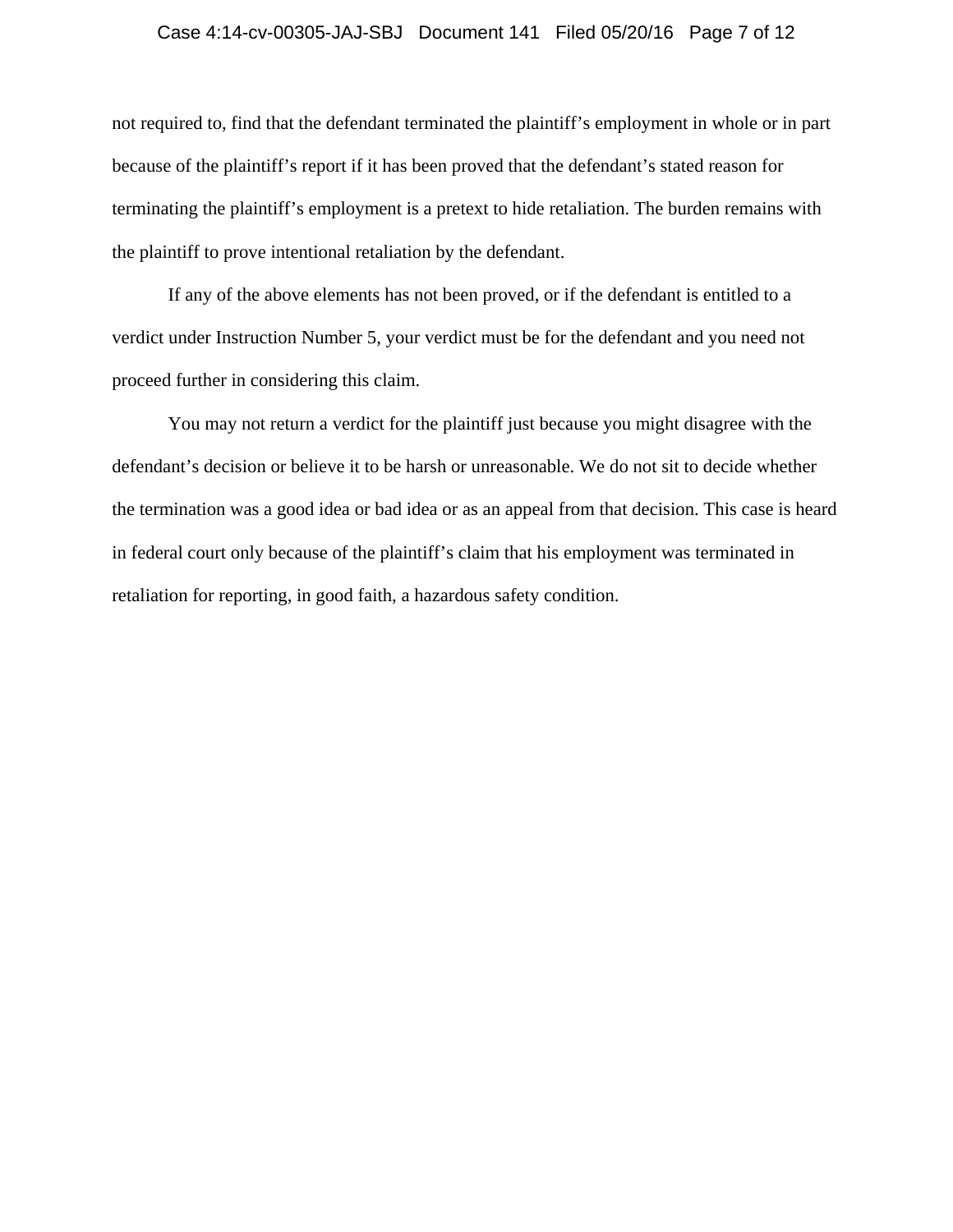# **AFFIRMATIVE DEFENSE**

 Your verdict must be for the defendant if it has been proved by clear and convincing evidence that the defendant would have terminated the plaintiff's employment even if the plaintiff had not reported a hazardous safety condition.

 The defendant's defense must be proven by clear and convincing evidence. Clear and convincing evidence means that the thing to be proved is highly probable or reasonably certain. Clear and convincing evidence requires a higher degree of persuasion than the greater weight of the evidence.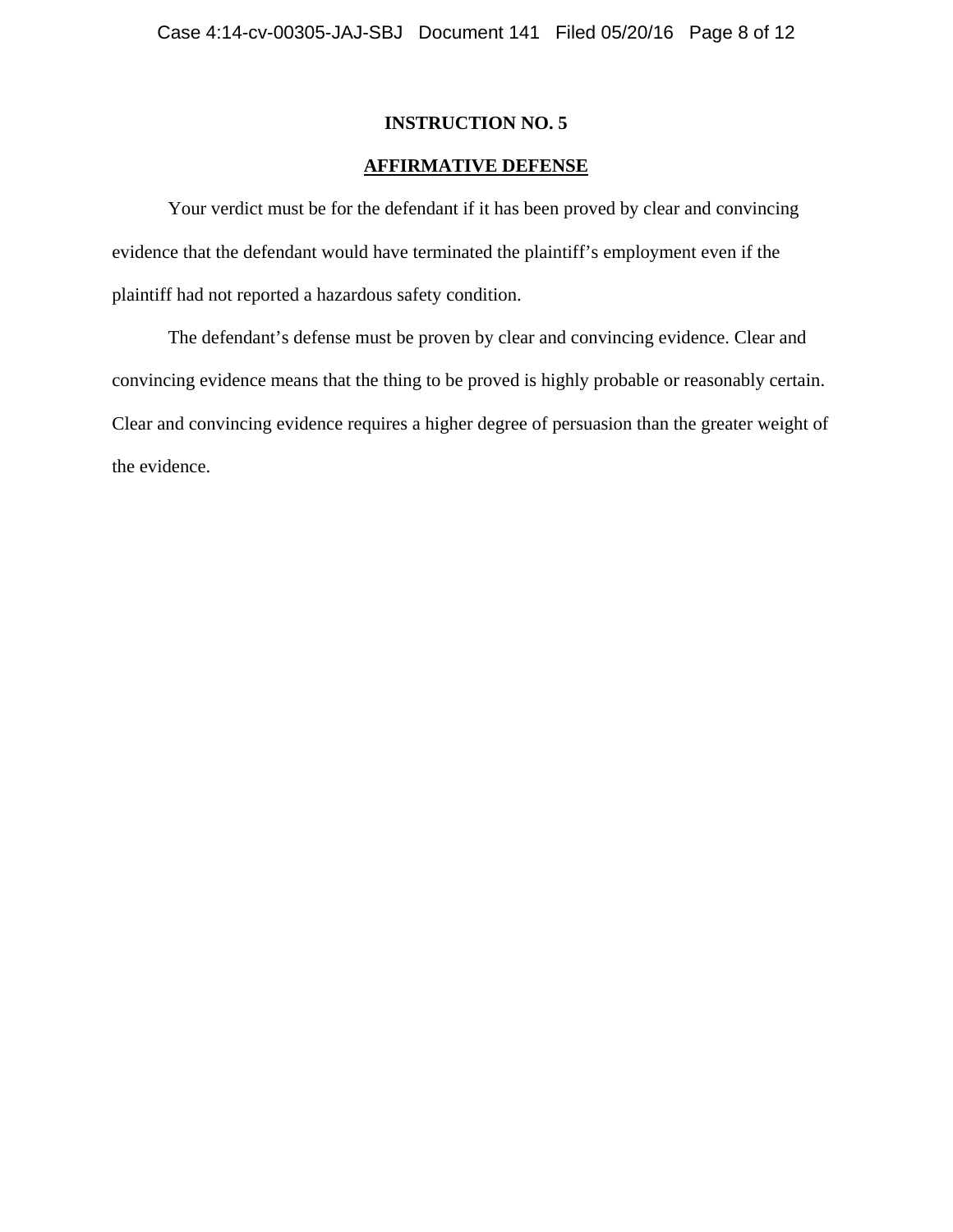## **DAMAGES**

If you find in favor of the plaintiff under Instruction Number 4, and if you do not find in favor of the defendant in response to Instruction Number 5, then you must award the plaintiff such sum as you find will fairly and justly compensate him for any of the following damages you find he sustained as a result of the defendant's terminating the plaintiff's employment:

- (1) The reasonable value of lost past earnings and fringe benefits, from the date of the wrongful conduct to the date of trial, with interest; and
- (2) The emotional harm to the plaintiff caused by the defendant's wrongful conduct, including emotional distress, pain and suffering, personal humiliation, and mental anguish.

You must enter separate amounts for each type of damages in the verdict form and must not include the same items in more than one category.

You are also instructed that the plaintiff has a duty under the law to mitigate his damages—that is, to exercise reasonable due diligence under the circumstances to minimize his damages. Therefore, if you find that the defendant has proved by the greater weight of the evidence that the plaintiff failed to seek out or take advantage of an opportunity that was reasonably available to him, you must reduce his damages by the amount he reasonably could have avoided if he had sought out or taken advantage of such an opportunity.

Remember, throughout your deliberations, you must not engage in any speculation, guess, or conjecture, and you must not award damages under this instruction by way of punishment or through sympathy.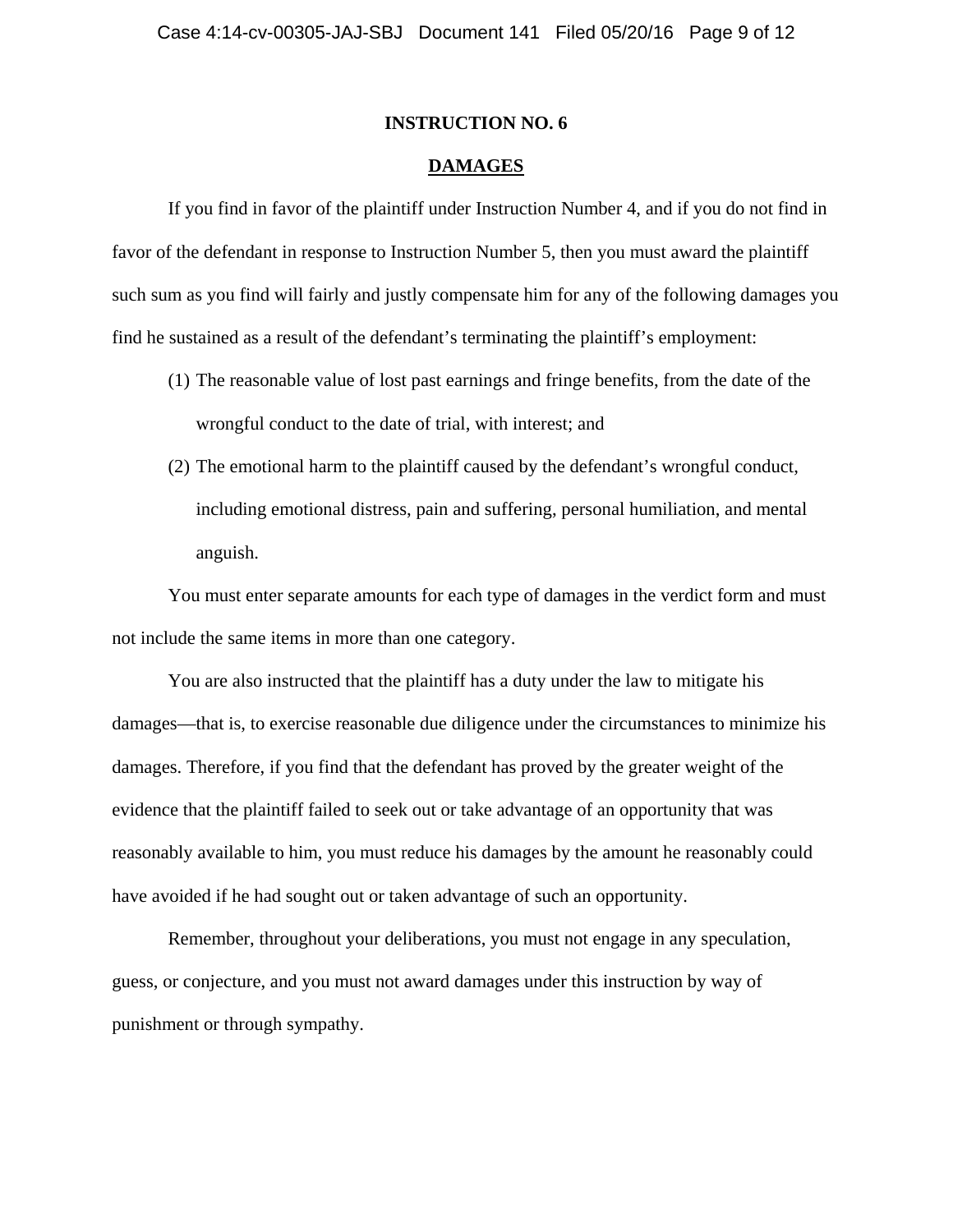# Case 4:14-cv-00305-JAJ-SBJ Document 141 Filed 05/20/16 Page 10 of 12

Damages must be reasonable. If you should find that plaintiff is entitled to a verdict, you may award him only such damages as will reasonably compensate him for such injury and damages as you find from the greater weight of the evidence in the case that he has sustained. You are not permitted to award speculative damages. You are not to include in any verdict compensation for any future loss.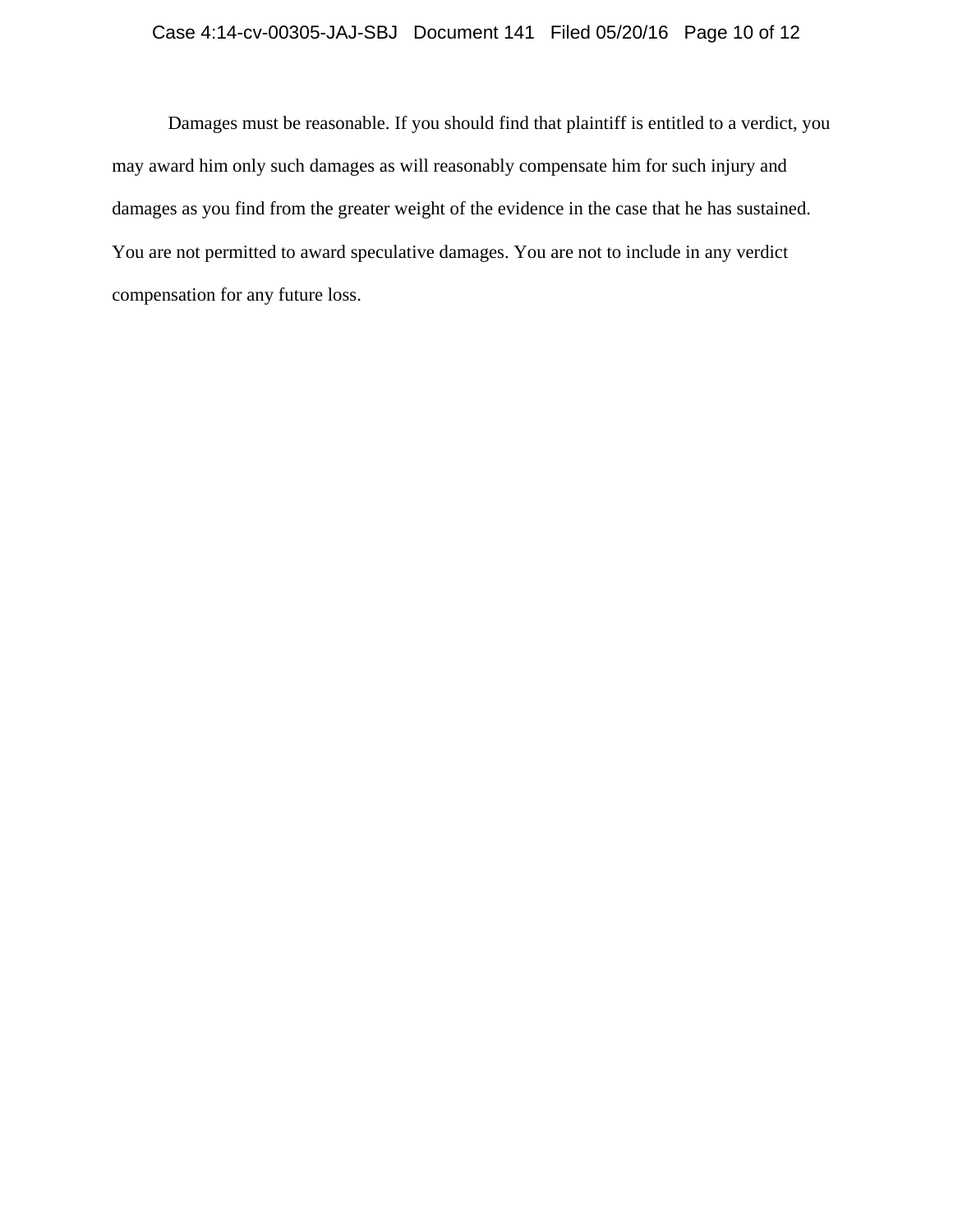### **DELIBERATIONS**

There are rules you must follow when you go to the jury room to deliberate and return with your verdict.

First, you will select a foreperson. That person will preside over your discussions and speak for you here in court.

Second, it is your duty, as jurors, to discuss this case with one another in the jury room. You should try to reach agreement, if you can do this without going against what you believe to be the truth, because all jurors have to agree on the verdict.

Each of you must come to your own decision, but only after you have considered all the evidence, discussed the evidence fully with your fellow jurors, and listened to the views of your fellow jurors.

Do not be afraid to change your mind if the discussion persuades you that you should. But, do not come to a decision just because other jurors think it is right, or just to reach a verdict. Remember you are not for or against any party. You are judges — judges of the facts. Your only job is to study the evidence and decide what is true.

Third, if you need to communicate with me during your deliberations, send me a note signed by one or more of you. Give the note to the court security officer and I will answer you as soon as I can, either in writing or here in court. While you are deliberating, do not tell anyone including me — how many jurors are voting for any side.

Fourth, your verdict has to be based only on the evidence and on the law that I have given to you in my instructions. Nothing I have said or done was meant to suggest what I think your verdict should be. The verdict is entirely up to you.